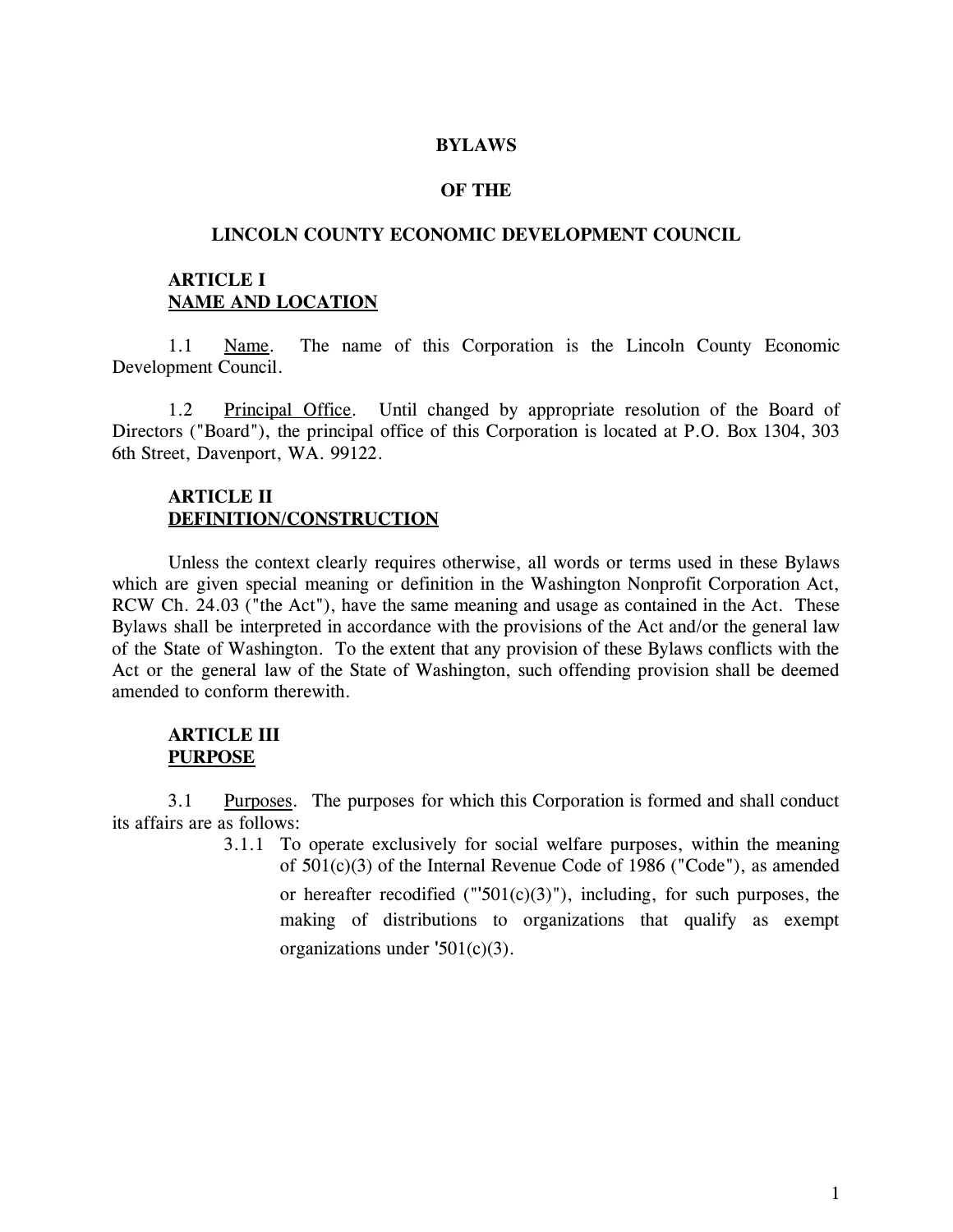- 3.1.2 To the extent not inconsistent with the foregoing, to act and to engage in any other business, trade or activity which may lawfully be conducted by a Washington nonprofit corporation pursuant to the Act.
	- A. To resolve some of the issues that stem from the distressed rural economy in Lincoln County. The goals are to increase business activity and capital investment, extend employment opportunities, retain current employment opportunities and enhance the overall economy of Lincoln County, Washington, by encouraging cooperation and communication in economic development activities with the following objectives:
		- i. To ensure that adequate industrial facilities are available to meet the needs of existing and potential manufacturers.
		- ii. To develop new markets for area products and services.
		- iii. To insure the availability of investment capital.
		- iv. To bring the public and private sectors together to develop and implement an action plan or local economic development.
		- v. To diversify the region's economic base; to reduce its vulnerability to economic declines and to encourage the development of new high growth industries.
		- vi. To assist private-for-profit businesses in expanding and in improving their economic viability.
		- vii. To create a favorable climate for business development in the region.
	- B. To provide education and employment training opportunities to residents of Lincoln County, Washington with the following objectives:
		- ii. To coordinate work-force education, employment and training services in Lincoln County, Washington.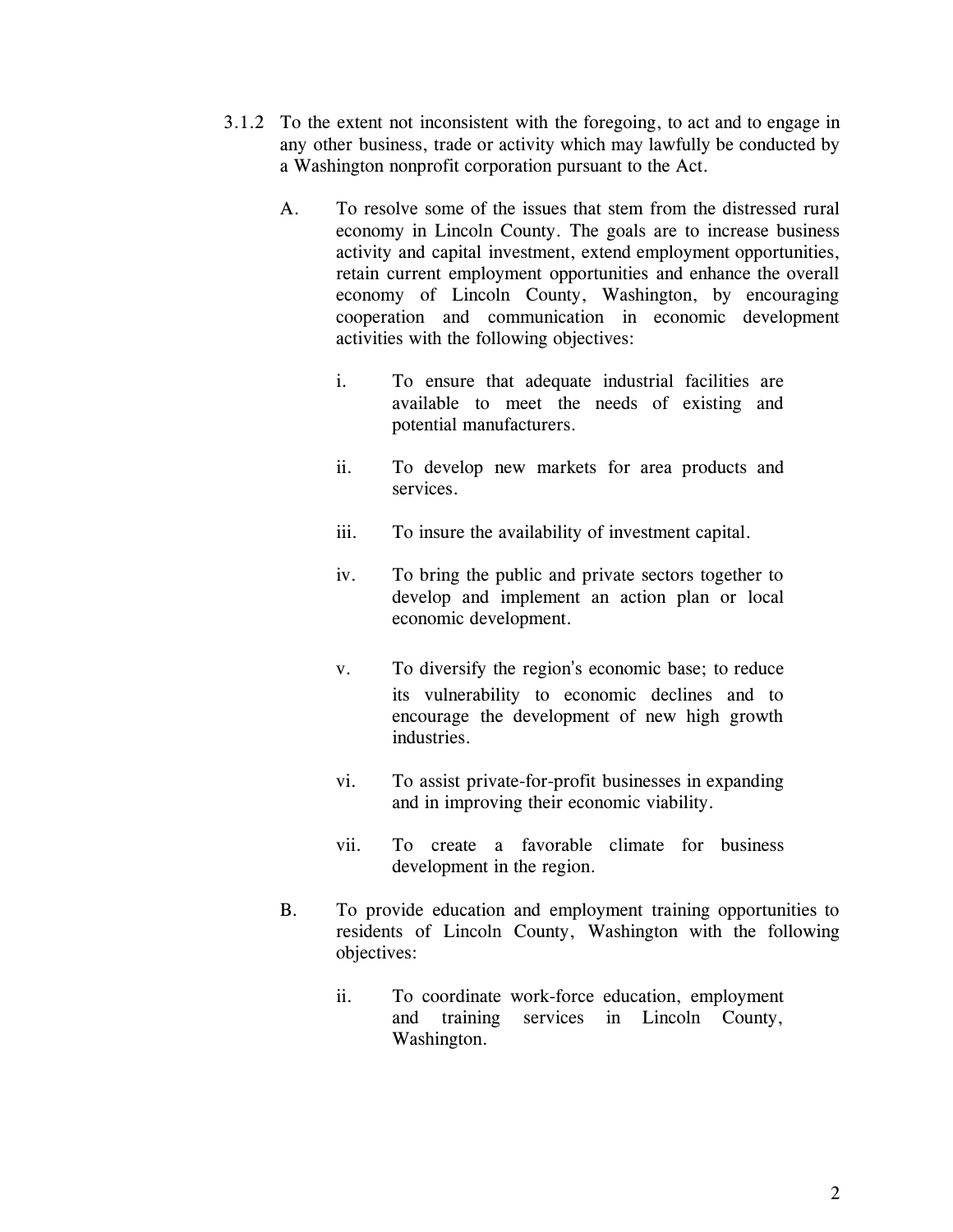- iv. To encourage the utilization of and participation in Lincoln County, Washington's employment services.
- C. Work directly with the county and municipal governments of Lincoln County with the following objectives:
	- vi. To encourage the development of healthy local economies through long-range community planning.
	- vii. To assist member organizations in securing state and federal assistance to address economic development and public works needs that cannot be met with local funds.
- D. To promote Lincoln County as a whole with the following objectives:
	- i. To encourage intergovernmental cooperation.
	- ii. To provide a forum for the regular exchange of ideas.
	- iii. To market the economic potentials of Lincoln County, Washington.
	- iv. To maintain a Lincoln County data bank.
	- v. To represent regional interests at the state, interstate and national levels.
	- vi. To conduct and coordinate regional planning efforts.
- E. To cooperate with all levels of government local, state and federal and with all interested private individuals and legal entities in the furthering of all such purposes; to accept and use any federal or state aid funds available and any private funds which may be made available to the corporation for its uses and purposes; to make all necessary studies and surveys, to borrow money; to buy, sell, hold, acquire, own, mortgage, hypothecate, transfer, lease, exchange, trade or otherwise to acquire or dispose of real or personal property; to exercise these powers commonly exercised by natural persons and to do all acts or things useful or incidental to the purposes for which this corporation is constituted.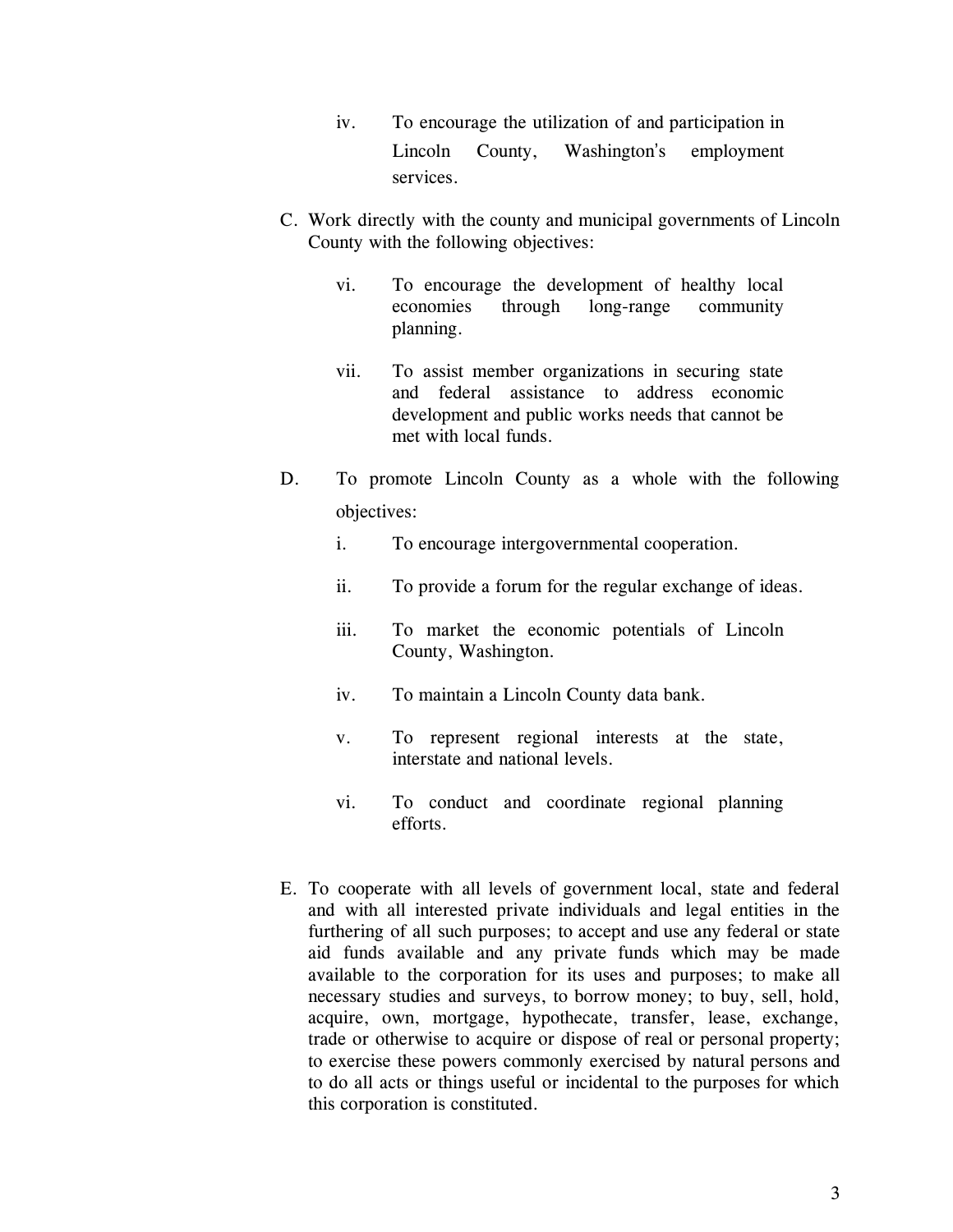# **ARTICLE IV MEMBERSHIP**

4.1 Membership. Active Membership in this Corporation shall be individuals or entities doing business in Lincoln County desirous of furthering the objects and purposes of this Corporation. These individuals or entities must also contribute monetarily by payment of dues or provision of in kind services and meet any additional requirements contained in the Bylaws or as determined by resolution of the Board of Directors ("Board").

# 4.2 Dues/In Kind.

4.2.1 Membership Dues. Membership dues shall be determined by the Board at its annual meeting. Initial dues shall be paid within thirty (30) days of becoming a Member. Annual dues shall be paid on or before May  $31<sup>st</sup>$ . The Board reserves the option to waive the initial dues. The Treasurer will direct staff to notify Members whose dues are sixty (60) days in arrears, and those Members whose dues are not paid within thirty (30) days after such notice will not be in "good standing" and may be dropped from Membership, by action of the Board.

4.2.2 In Kind Services. In the discretion of the Board, certain Members may be permitted to provide in kind services, such as accounting or legal services, in lieu of payment of Membership dues.

4.3 Certificates of Membership. Certificates of Membership may be issued. If issued, certificates shall be numbered, and the name of each Member shall be entered in the Membership register as the certificates are issued. The form of the certificates shall be approved by the Board and certificates shall exhibit the Member's name and be signed by the President and the Secretary.

# **ARTICLE V MEETINGS OF MEMBERSHIP**

5.1 Annual Meeting. An annual Membership meeting shall be held between June 1<sup>st</sup> and December  $31<sup>st</sup>$  of each and every year at such date and time and at such location as is designated by the Board for the purpose of electing Directors.

5.2 Special Meetings. The President at the request of twenty-five percent (25%) of the Members or the Board may call special Membership meetings for any purpose. All special meetings shall be held at the office of this Corporation unless another location is designated in the notice of meeting.

5.3 Notice of Meeting. Written, printed or electronic notice stating the place, day and hour of the annual meeting and, in case of a special meeting, the day, hour, place and purpose or purposes for which the meeting is called, shall be delivered not less than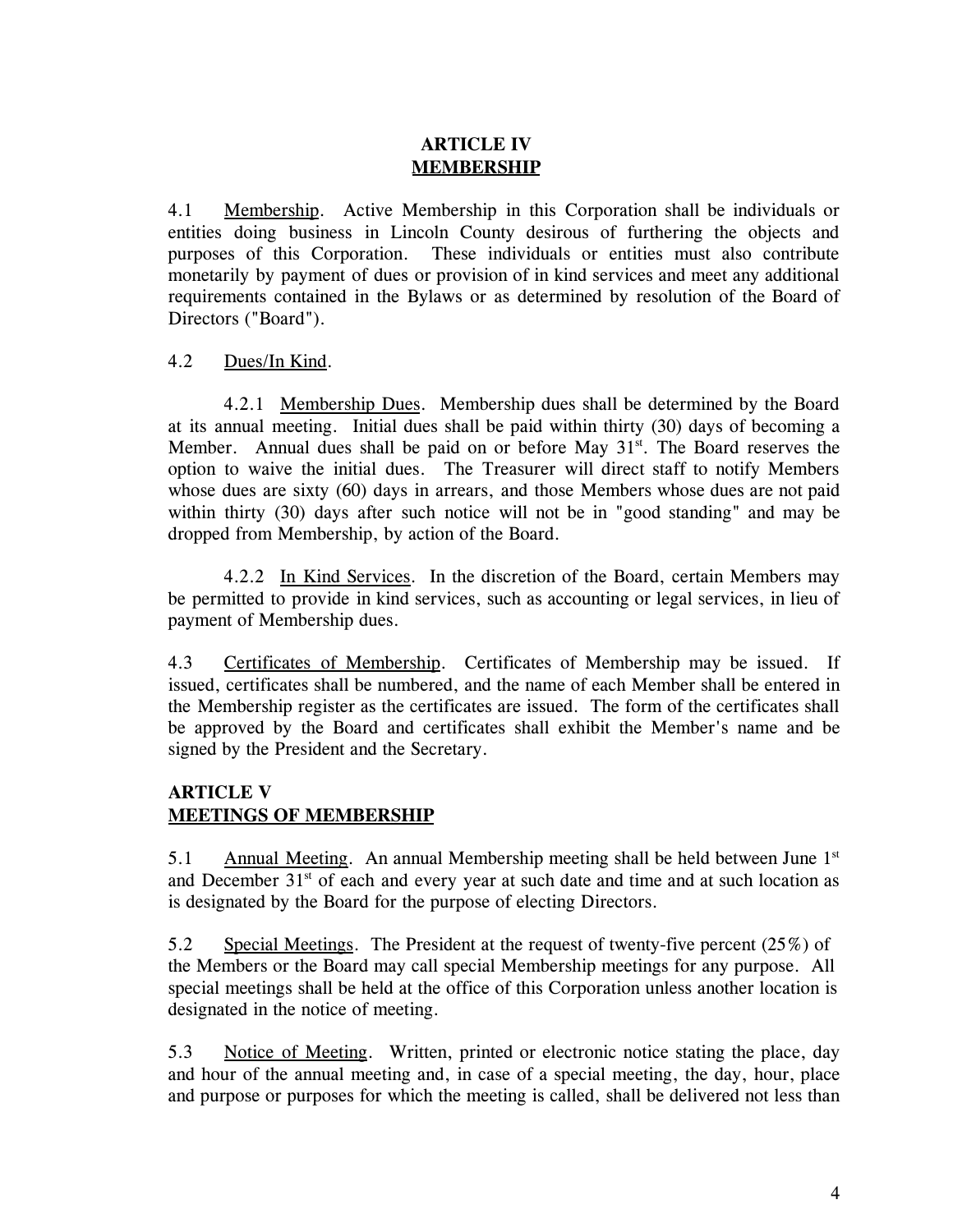ten (10) nor more than fifty (50) days before the date of the meeting, either personally, by mail, or by e-mail to each Member entitled to vote at such meeting.

5.4 Voting. Each Member in good standing is entitled to one (1) A majority vote of the Members present at a meeting at which a quorum exists (or existed prior to withdrawal) shall the election of Directors.

5.5 Quorum. Twenty percent (20%) of the Members entitled to vote represented in person or by proxy shall constitute a quorum at all Membership meetings.

5.6 Proxies. At all Membership meetings, a Member may vote by written proxy dated and signed by the Member or by the Member's authorized attorney-in-fact. Such proxy (including the Member's executed power of attorney, if applicable) shall be filed with the Secretary before the meeting is called to order. Unless otherwise provided in the proxy, a proxy shall be invalid thirty (30) days after the date of its execution. No proxy shall be valid for more than eleven (11) months after the date of its execution.

5.7 Waiver of Notice. Whenever any notice is required to be given to any Member under the provisions of the Act, the Articles of Incorporation ("Articles"), or these Bylaws, a waiver thereof in writing signed by the Member entitled to such notice, whether before or after the time stated therein, is equivalent to the giving of such notice.

5.8 Order of Business. The order of business at the annual Membership meeting is as follows:

- a. Calling of the role and certifying proxies;
- b. Acknowledging that a quorum does or does not exist;
- c. Election of Directors
- d. Adjournment.

5.9 Minutes. Minutes shall be kept at all Membership meetings of all acts and discussions during the meetings in books maintained for that purpose and retained in the office of this Corporation.

### **ARTICLE VI DIRECTORS**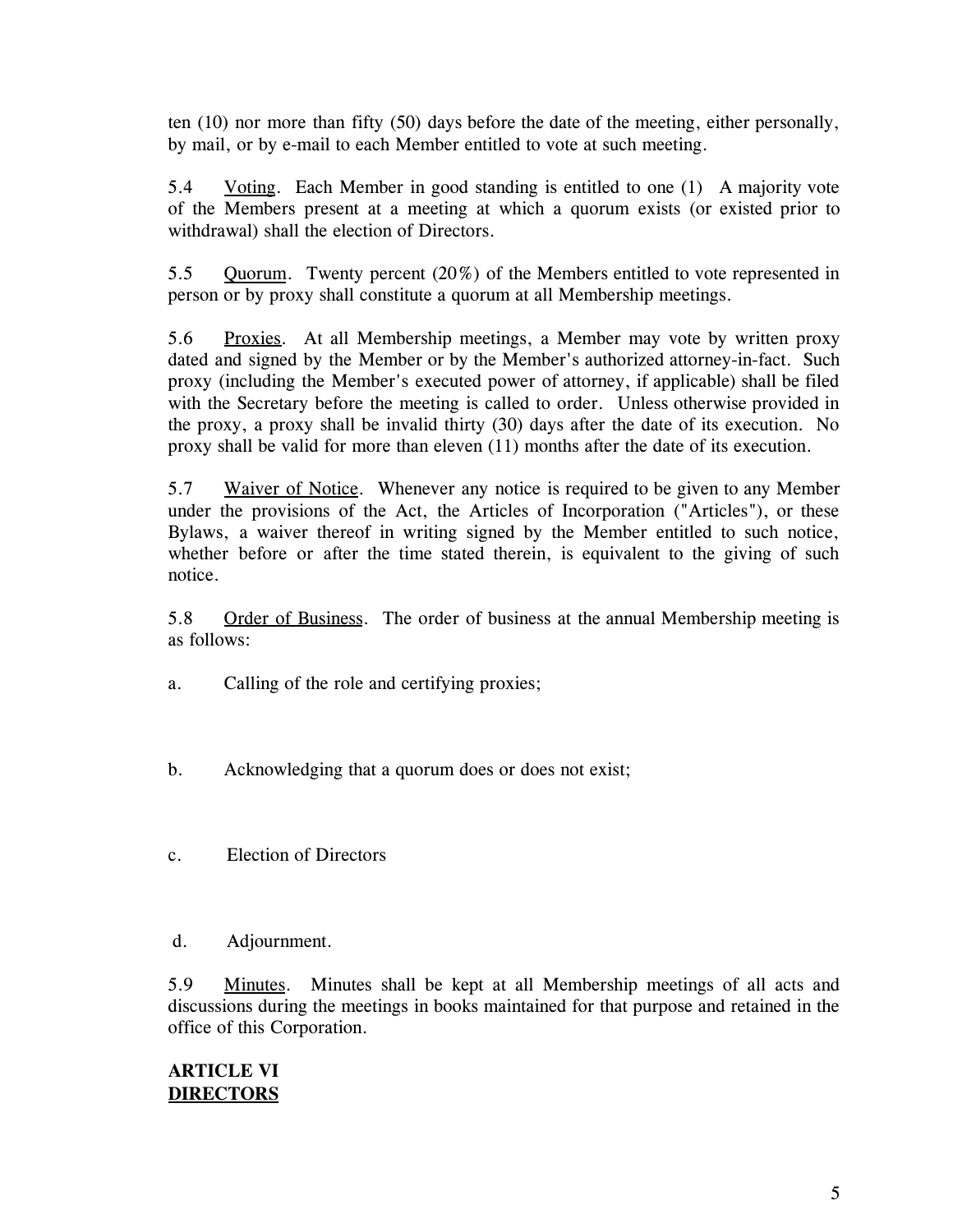6.1 General Powers. The business and affairs of this Corporation shall be managed by the Board.

6.2 Number, Tenure and Qualifications. The Board is composed (9) nine to eleven (11) Directors who must be individual Members or representatives of entity Members. The number of Directors may be changed from time to time by amendment to these Bylaws. The Board will be made up of diverse representation of private business enterprise, public development authorities, chambers of commerce and local government officials.

# 6.3 Selection of Directors.

6.3.1 Nominating Committee. Consists of the majority of the Board of Directors. Nominations are to be presented at the Annual Membership Meeting for the purpose of election. Additional nominations can come from the floor from "Good Standing Members".

6.3.2 Notice. Within ten (10) days after the Secretary's receipt of the nominations of the Nominating Committee, the Secretary shall include the names of those nominated and the petition procedures for additional nominations as set forth in section 6.3.3 below in the Notice of the annual meeting.

6.3.3 Other Nominations. Members may also nominate one or more candidates by filing a petition listing their nominee(s) with the Secretary. Nominations coming from the floor can be declared by voice at the annual membership meeting. If a written ballot is used, a write-in vote will be acceptable for the election.

6.3.4 Election Procedure. The Secretary shall, after the deadline for submission of petitions, and prior to the annual Membership meeting, cause a ballot to be prepared setting forth the names of all persons nominated for election to the Board. The election shall be held at the annual Membership meeting. No quorum of Members shall be required in order to hold the election. The election shall be chaired by the President. The election shall be by voice vote (or other method of voting as selected by the President ) of the Members in good standing present at the meeting. The nominees receiving the largest number of votes shall be declared elected and they shall take office effective immediately. The Secretary shall publicize the election results to the Board, Members and public forthwith.

6.4 Annual Meeting. The annual Board meeting is to be held without notice in conjunction with and at the same place as the annual Membership meeting.

6.5 Regular Meetings. The Board shall convene regular meetings monthly. The monthly meeting location may rotate around the Lincoln County region. The time and place posted on the Lincoln County EDC website. At all regular meetings, the Board may undertake all acts authorized or permitted by these Bylaws, the Articles or the Act.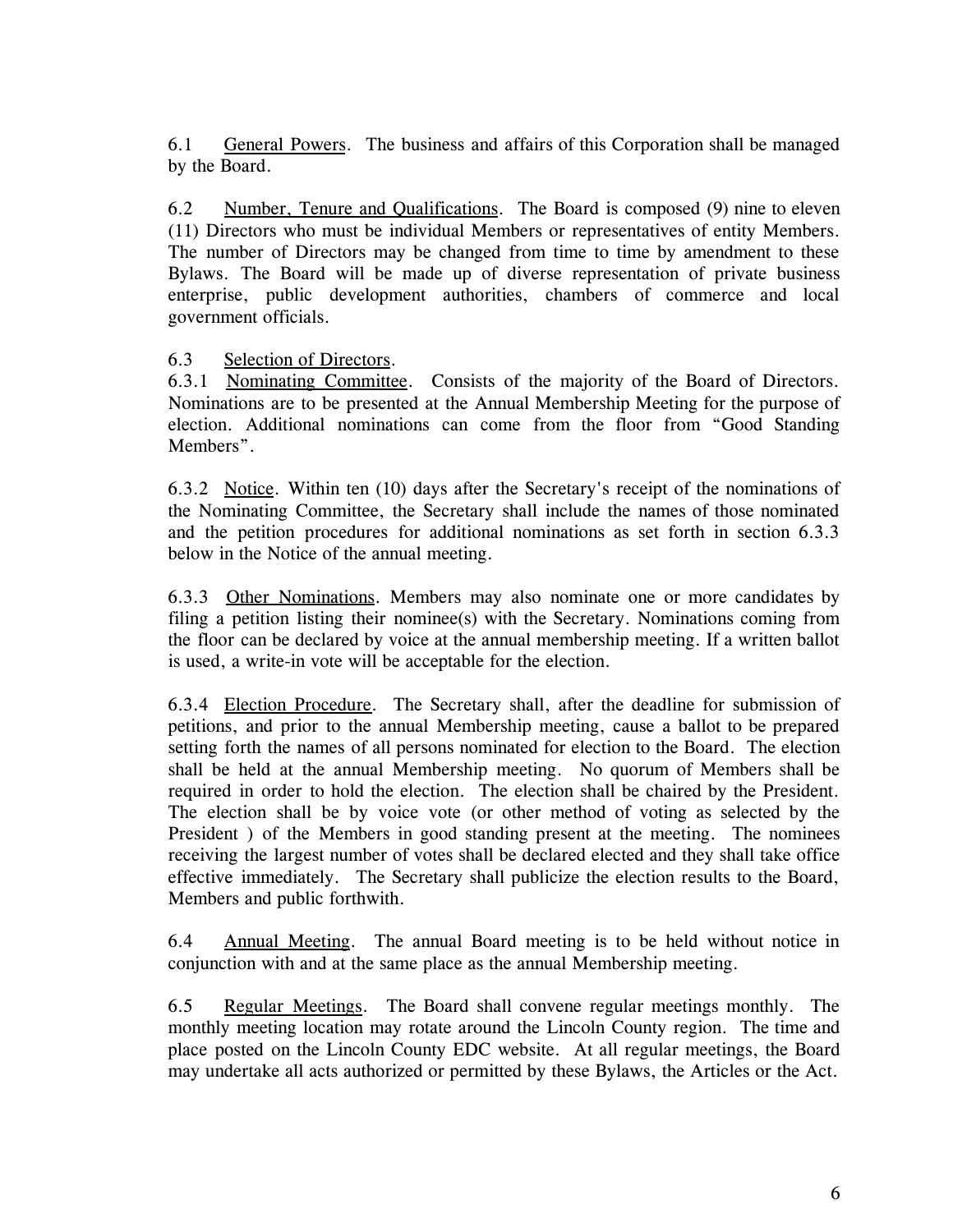6.6 Special Meetings. Special Board meetings may be called by or at the request of the President or Vice-President, any six (6) Directors, or twenty-five percent (25%) of the Members.

6.7 Notice. Written notice of each special Board meeting shall be delivered personally, mailed or emailed to each Director at least seven (7) days before the meeting. The attendance of a Director at a special meeting shall constitute a waiver of notice of such meeting, except where a Director attends a special meeting for the express purpose of objecting to the transaction of any business because the meeting is not lawfully called or convened; provided that any Director though objecting who thereafter participates in any business conducted at such meeting is deemed to have waived such objection. Unless required by other provisions of these Bylaws, the Articles or the Act, neither the business to be transacted, nor the purpose of any regular or special Board meeting need be specified in the notice or waiver of notice of such meeting.

6.8 Quorum and Adjourned Meetings. A majority of the total number of Directors present shall constitute a quorum for the transaction of business at any Board meeting but, in no event shall a quorum consist of less than one-third of the number of directors so fixed or stated. If less than such majority is present at a meeting, a majority of the Directors present may adjourn the meeting and continue it to a later date and time certain without further notice. At any reconvened meeting at which a quorum is present, any business may be transacted which might have been transacted at the adjourned meeting. Directors present at a properly called meeting at which a quorum is initially present may continue to transact business until adjournment, notwithstanding the withdrawal of enough Directors to leave less than a quorum.

# 6.9 Electronic Meetings.

Members of the Board of Directors and members of any committee designated by the Board may participate in a meeting of such board or committee by means of a conference telephone, video conferencing technology, or similar communication equipment by means of which all persons participating in the meeting can hear each other. Participation in a meeting in such a manner shall constitute presence in person at such a meeting. Such meetings may be partially or wholly "virtual" meetings.

6.10 Manner of Acting. Each Director is entitled to one (1) vote on each issue addressed at Board meetings. Except as provided with respect to filling a vacancy on the Board in section 6.12, the act of the majority of the Directors present at a meeting at which a quorum is present (or if a quorum was present initially and Directors withdraw leaving less than a quorum) is the act of the Board.

6.11 Removal. A Director may be removed from the Board as follows:

6.11.1 After three (3) unexcused absences from regular Board meetings within any twelve (12) month period, by a majority vote of the Board, excluding the Director sought to be removed, without notice, at any regular Board meeting.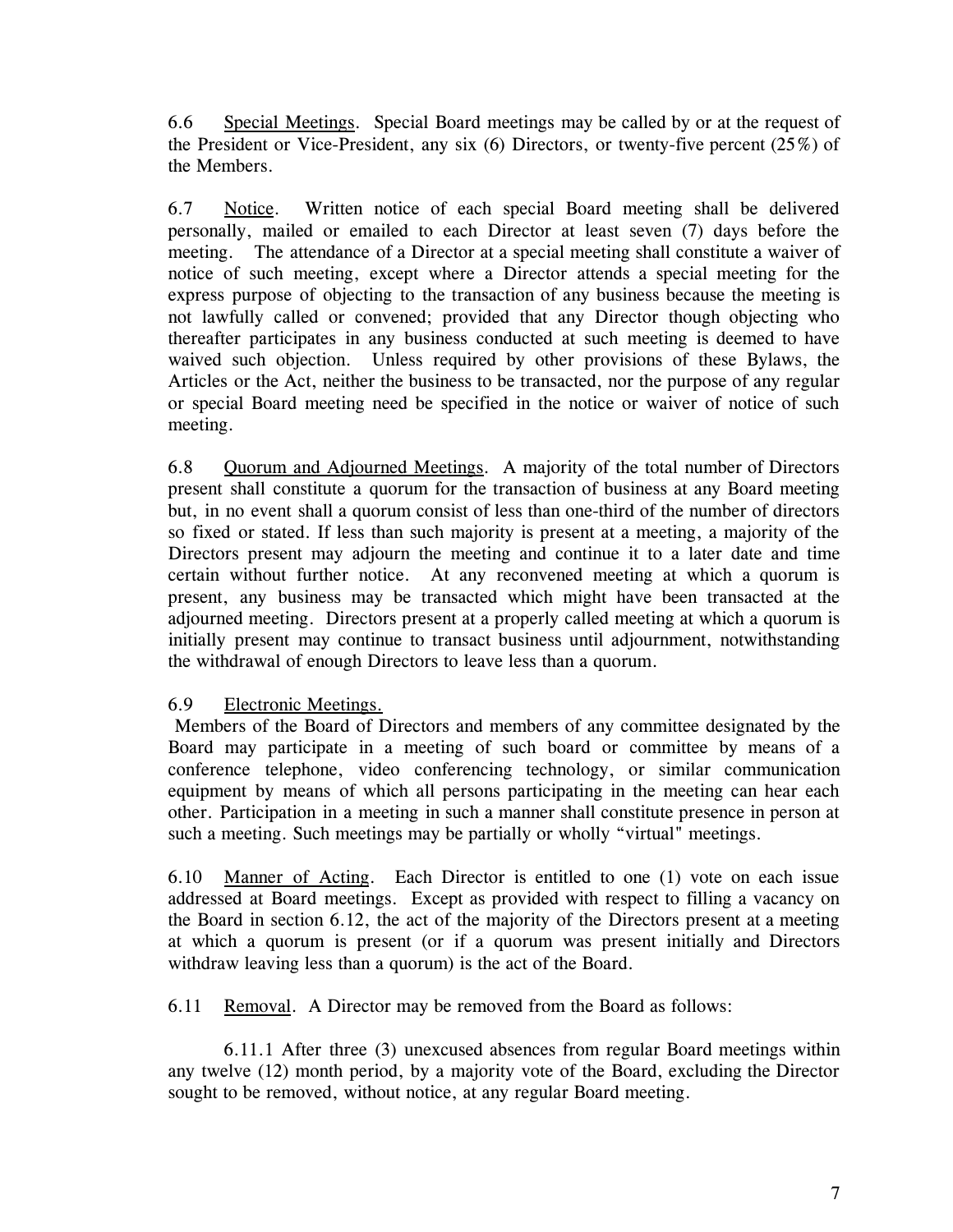6.11.2 By a two-thirds (2/3) vote of the Board, excluding the Director sought to be removed, whenever in the opinion of the Board the best interests of this Corporation would be served by such removal; provided that any such removal shall only be undertaken following notice at a special meeting called for that purpose.

6.12 Vacancies. Any vacancy occurring on the Board may be filled by the affirmative vote of a majority of the Directors present at any regular Board meeting or special Board meeting called for that purpose, though less than a quorum. A Director appointed to fill a vacancy shall serve in office until his/her successor is elected and qualified.

6.13 Presumption of Assent. A Director present at a Board meeting at which action on a corporate matter is taken is presumed to have assented to the action taken unless his/her dissent is entered in the minutes of the meeting, or he/she files a written dissent to such action with the person acting as secretary of the meeting before the adjournment thereof, or he/she forwards such dissent by certified U.S. mail, return receipt requested, to the Secretary within one (1) day after the adjournment of the meeting. A Director who votes in favor of such action may not dissent.

6.14 Action by Directors Without a Meeting. Any action required or permitted to be taken at a Board meeting may be taken without a meeting if a written consent setting forth the action taken or to be taken is signed by the majority of the Directors. Any such written consent shall be inserted in the minute book as if it were the minutes of a Board meeting. Further, such consent has the same force and effect as a unanimous vote, and may be stated as such in any documents filed for the public record.

6.15 Waiver of Notice. Whenever any notice is required to be given to any Director under the provisions of these Bylaws, the Articles or the Act, a waiver thereof in writing signed by the Director entitled to such notice, whether before or after the time stated therein, is equivalent to the giving of such notice.

6.16 Minutes. Minutes shall be kept at all Board meetings of all acts and discussions during the meetings in books maintained for that purpose and retained in the office of this Corporation.

6.17 Salaries. The Directors shall act without pay or compensation. They may, however, be paid or reimbursed by this Corporation for their actual expenses incurred on behalf of this Corporation by authorization or ratification of the Board.

6.18 Ex-Officio Members. The President has the authority to appoint Ex-Officio Members to the Board (Ex-Officio Directors), for a term of one (1) year coinciding with the term of the President. Ex-Officio Directors are eligible to serve on all Committees and task forces and be active in all aspects of corporate activities. Ex-Officio Directors have full voting rights on all Committees and task forces on which they are serving, but are not eligible to vote or to make motions on matters brought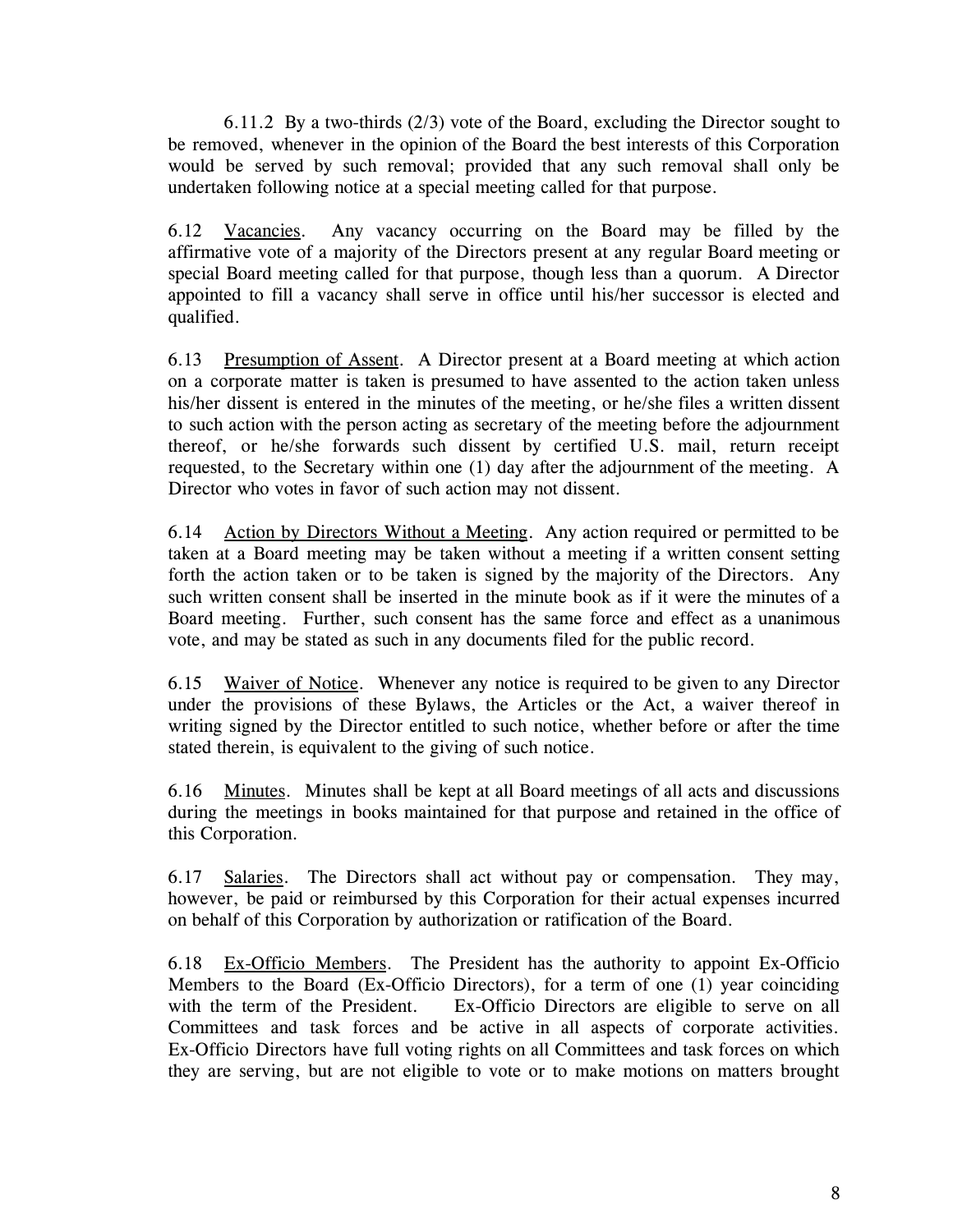before the Board. Each Ex-Officio Director must be either an individual Member or representative of an entity Member.

# **ARTICLE VII EXECUTIVE COMMITTEE**

7.1 Executive Committee. There shall be an Executive Committee of the Board comprised of four (4) Directors, who shall consist of the President, the Vice-President, the Secretary and the Treasurer

7.2 Authority. The Executive Committee shall review all activities of this Corporation and acts of the Board and Committees, make recommendations for actions to be taken by this Corporation to the Board, shall prepare and propose an annual budget for adoption by the Board and shall review and approve all non-budgeted expenditures. In addition, the Executive Committee shall have the authority to undertake all acts that may be hereafter authorized in these Bylaws.

7.3 Vacancies. Vacancies on the Executive Committee shall be filled by the President.

7.4 Meetings. The Executive Committee shall meet as directed by the President.

7.5 Quorum. Three (3) members of the Executive Committee shall constitute a quorum for the transaction of business.

7.6 Voting. Each member of the Executive Committee shall have one (1) vote on each issue addressed at Executive Committee meetings. The act of a majority of the Executive Committee members present at a meeting at which a quorum is present is the act of the Executive Committee.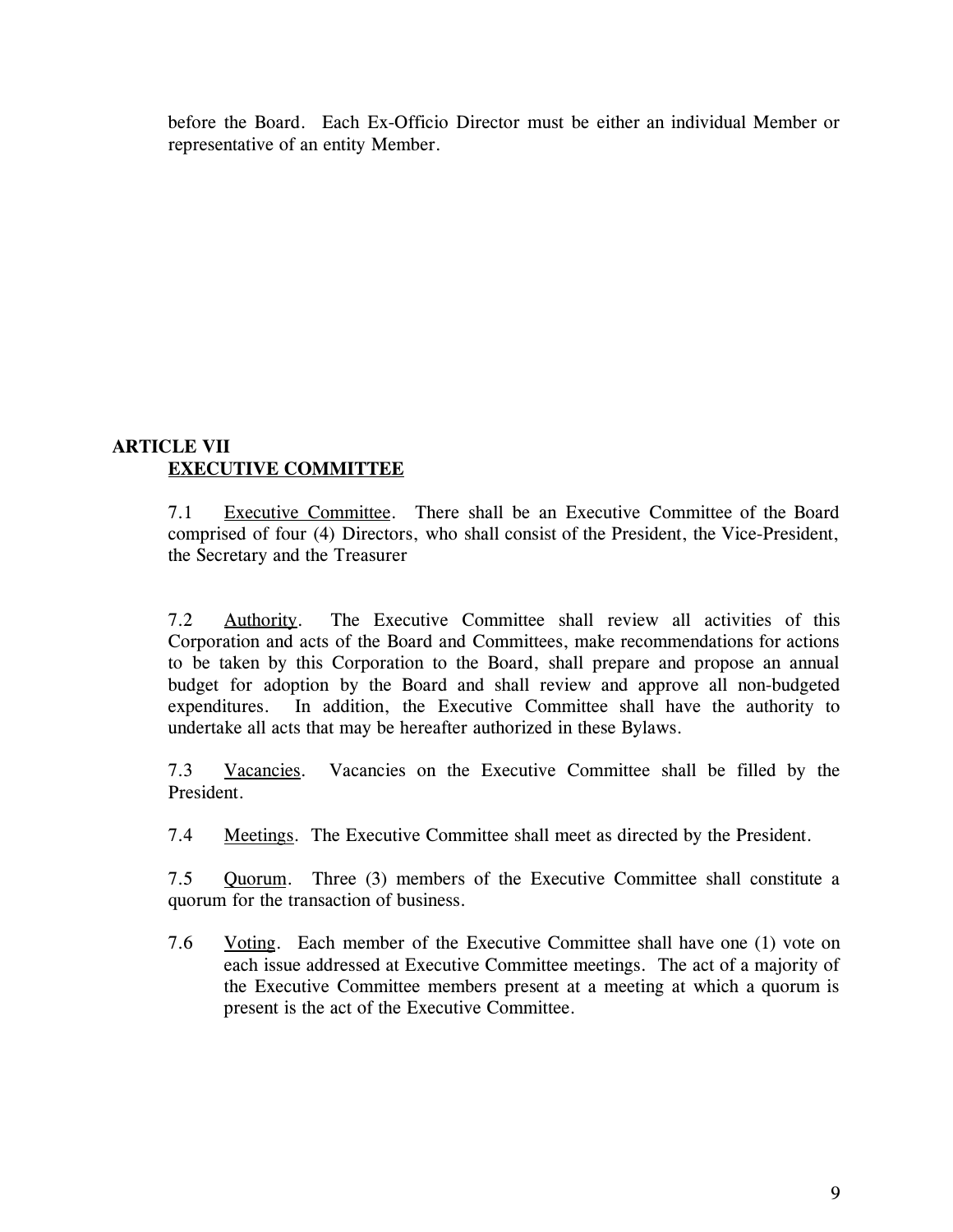# **ARTICLE VIII**

# **OFFICERS**

8.1 Number. The Officers shall be a President, a Vice-President, a Secretary and a Treasurer, each of whom is elected by the Board.

8.2 Election and Term of Office. The Officers shall be elected by the Board at each annual meeting. If the election of Officers is not held at such meeting, the election shall be held as soon thereafter as is convenient. Each Officer shall hold office until the next annual meeting and until his/her successor shall have been elected and qualified, unless he/she dies, resigns or is removed.

8.3 Nomination of Officers: The President shall, no less than ten (10) days prior to the annual Board meeting, appoint a Nominating Committee to nominate Officers for election and report to the Board at its annual meeting. Officers may be elected from those nominated by the Nominating Committee, or from those nominated from the floor by Directors.

8.4 Removal. Any Officer may be removed by the Board by a majority vote with or without cause at any time, but such removal is without prejudice to the contract rights, if any, of the person so removed. Election of an Officer does not of itself create contract rights.

8.5 Vacancies. A vacancy in any office caused by death, resignation, removal or otherwise, may be filled by the Board for the unexpired portion of the term.

8.6 President. The President is the chief executive officer and, subject to the Board's control, shall supervise all of the business and affairs of this Corporation. The President shall preside over all Board, Executive Committee and Membership meetings. With the Secretary or other Officer authorized by the Board, the President may sign all contracts and other instruments that the Board has authorized to be executed, except when the signing and execution thereof has been expressly delegated by the Board or by these Bylaws exclusively to the President or to some other Officer or agent of this Corporation or is required by law to be otherwise signed or executed by some other Officer or in some other manner. In general, the President shall perform all duties customarily incident to the office of a President and such other duties as may be prescribed by the Board from time to time.

8.7 Vice-President(s). In the absence of the President, or the President's inability or refusal to act, or in the event of the death of the President, the Vice-President (or in the event of more than one Vice-President, the Vice-President who was first elected to such office and is designated as First Vice-President) shall perform the duties of the President, and when so acting, has all the powers of and is subject to all the restrictions upon the President. Vice-Presidents shall perform such other duties as from time to time may be assigned to them by the President or by the Board.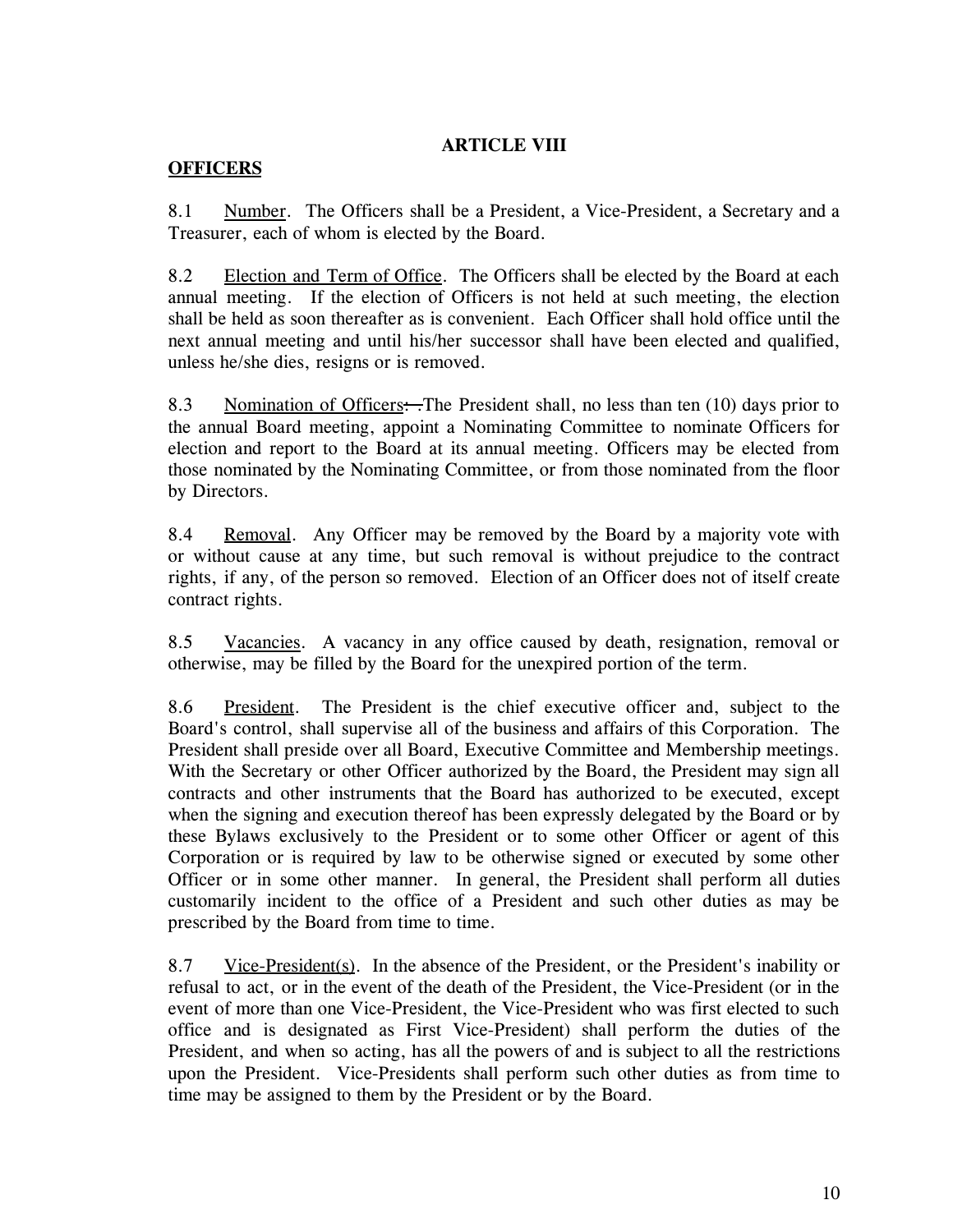8.8 Secretary. The Secretary shall oversee the staff in the following duties: (a) keep the minutes of Membership, Executive Committee and Board meetings; (b) see that all notices are duly given in accordance with the provisions of these Bylaws or as required by law; (c) be custodian of the corporate records; (d) keep a register of the post office address of each Member as furnished to the Secretary by each Member; (e) have general charge of the Membership and minute books of this Corporation; and (f) perform all duties customarily incident to the office of a Secretary and such other duties as from time to time may be assigned to the Secretary by the President or the Board.

8.9 Treasurer. The Treasurer shall oversee the staff in the following duties(a) charge and custody of and responsibility for all funds and securities of this Corporation; (b) receive and give receipts for monies due and payable to this Corporation from any source whatsoever, and deposit all such monies in the name of this Corporation in such banks, trust companies or other depositories as shall be selected in accordance with the provisions of these Bylaws and (c) in general perform all of the duties customarily incident to the office of a Treasurer and such other duties as from time to time may be assigned to the Treasurer by the President or by the Board. If required by the Board, the Treasurer shall give a bond for the faithful discharge of the duties of the Treasurer in such sum and with such surety or sureties as the Board shall determine.

8.10 Salaries. The Officers shall not receive salaries unless otherwise provided by the Board. They may, however, be paid or reimbursed by this Corporation for their actual expenses incurred on behalf of this Corporation by authorization or ratification of the Board.

### **ARTICLE IX COMMITTEES**

9.1 Committees Authorized. The Board, by resolution, may designate and appoint committees, including Standing Committees (hereinafter defined), each of which shall consist of one (1) (or more) Director. No Committee shall have the authority of the Board in reference to amending the Articles or these Bylaws, adopting a plan of merger or consolidation, recommending to the Members the sale, lease, exchange or other disposition of all or substantially all of the property and assets of this Corporation other than in the usual and regular course of its business, or recommending to the Members a voluntary dissolution of this Corporation. The creation and existence of any Committee and the delegation of authority thereto shall not operate to relieve the Board or any Director of any responsibility imposed by these Bylaws or the Articles. All Committees shall keep regular minutes of all acts and discussions during their meetings and shall cause them to be recorded in books kept for that purpose in the office of this Corporation.

### **ARTICLE X EXECUTIVE DIRECTOR**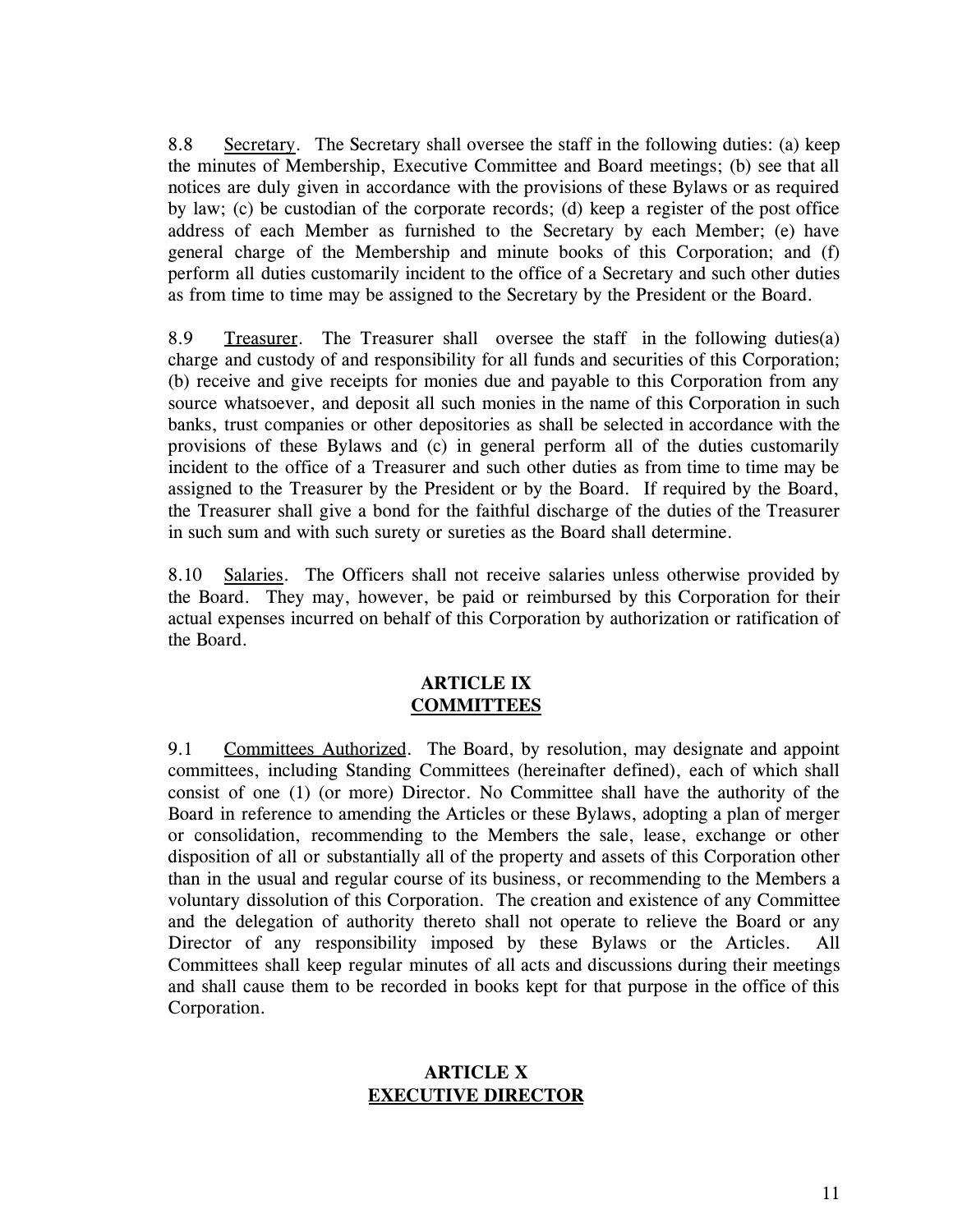10.1 The Executive Committee shall employ an Executive Director. The Executive Director is the principal administrative officer of this Corporation, has charge of the day-to-day management of the property, business, employees and affairs of this Corporation and shall perform such other functions and duties as may be assigned by the Executive Committee.

10.2 The compensation and benefits of the Executive Director shall be determined by the Executive Committee.

# **ARTICLE XI CONTRACTS, LOANS, CHECKS AND DEPOSITS**

11.1 Contracts. The Board may authorize any Officer to enter into any contract or execute and deliver any instrument in the name of and on behalf of this Corporation, and such authority may be general or confined to specific instances.

11.2 Loans. No loans shall be contracted on behalf of this Corporation and no evidence of indebtedness may be issued in its name unless authorized, in advance, by the Board.

11.3 Loans to Officers and Directors. No loans shall be made by this Corporation to its Members, Officers or Directors.

11.4 Checks, Drafts, Etc.. All checks, drafts or other orders for the payment of money, notes or other evidence of indebtedness issued in the name of this Corporation, shall be signed by such Officer or authorized agent and in such manner as is determined by the Executive Committee.

11.5 Deposits. All funds of this Corporation not otherwise employed shall be deposited from time to time to the credit of this Corporation in such banks, trust companies or other depositories as is determined by the Executive Committee.

# **ARTICLE XII FISCAL YEAR**

The fiscal year of this Corporation starts on July 1.

# **ARTICLE XIII LIMITATION OF LIABILITY**

No Director or Officer is liable for acts, defaults or omission of such Director or Officer or of any other Director or Officer or for any liability, damage or loss sustained by this Corporation or any Member or Director, unless the same was proximately caused by or resulting from the willful misconduct or gross negligence of such Director or Officer.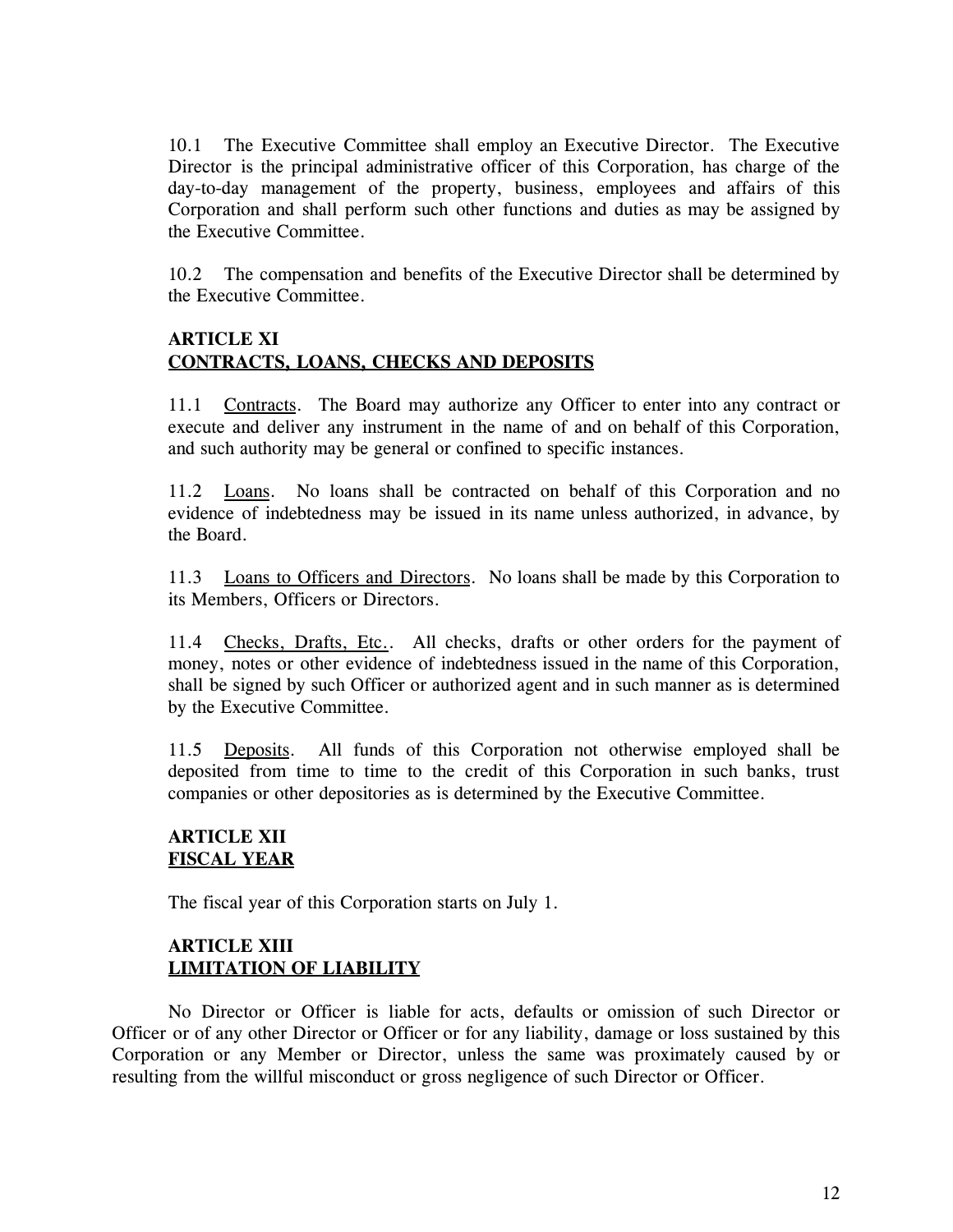### **ARTICLE XIV INDEMNIFICATION**

15.1 Each Director or Officer now or hereafter serving this Corporation and each person who at the request of and on behalf of this Corporation is now serving or hereafter serves as a Director or Officer of any other corporation, whether for profit or not for profit, and his/her respective heirs, executors and personal representatives, shall be indemnified by this Corporation against expenses actually and necessarily incurred by him/her in connection with the defense of any action, suit or proceeding in which he/she is made a party by reason of being or having been such Director or Officer, except in relation to matters as to which he/she shall be adjudged in such action, suit or proceeding to be liable for gross negligence or willful misconduct in the performance of his/her duties; but such indemnification shall not be deemed exclusive of any other right to which such person may be entitled under these Bylaws, the Act or any agreement, vote of the Board, Executive Committee, Members or otherwise; provided that there shall be no indemnification of any Officer or Director under circumstances where indemnification would be contrary to the Act.

15.2 The indemnification provisions as set forth in section 15.1 is in addition to and not in limitation of all other rights to which such person may be entitled as a matter of law and shall inure to the benefit of the legal representatives or assigns of such person.

### **ARTICLE XV LIMITATION ON AUTHORITY**

No Officer or Director shall use his/her authority as an Officer or Director as a means of furthering any personal, political or other aspirations, nor shall this Corporation as a whole take part in any activity or movement not in keeping with its real and established objects and purposes as set forth in the Articles, these Bylaws or any strategic plan, mission statement or other promulgation of the Board. Further, no Officer or Director shall take part in any act or transaction which would disqualify this Corporation as tax-exempt under  $501(c)(3)$ .

### **ARTICLE XVI AMENDMENT OF BYLAWS**

These Bylaws or any provision hereof may be altered, amended or repealed and new Bylaws may be adopted by the Board at any regular meeting or special meeting called for that purpose.

### **ARTICLE XVII BOOKS AND RECORDS**

This Corporation shall keep current and complete books and records of account and shall keep minutes of the proceedings of its Members, the Board and Committees; and shall keep at its office a register of the names and addresses of its Members. All books and records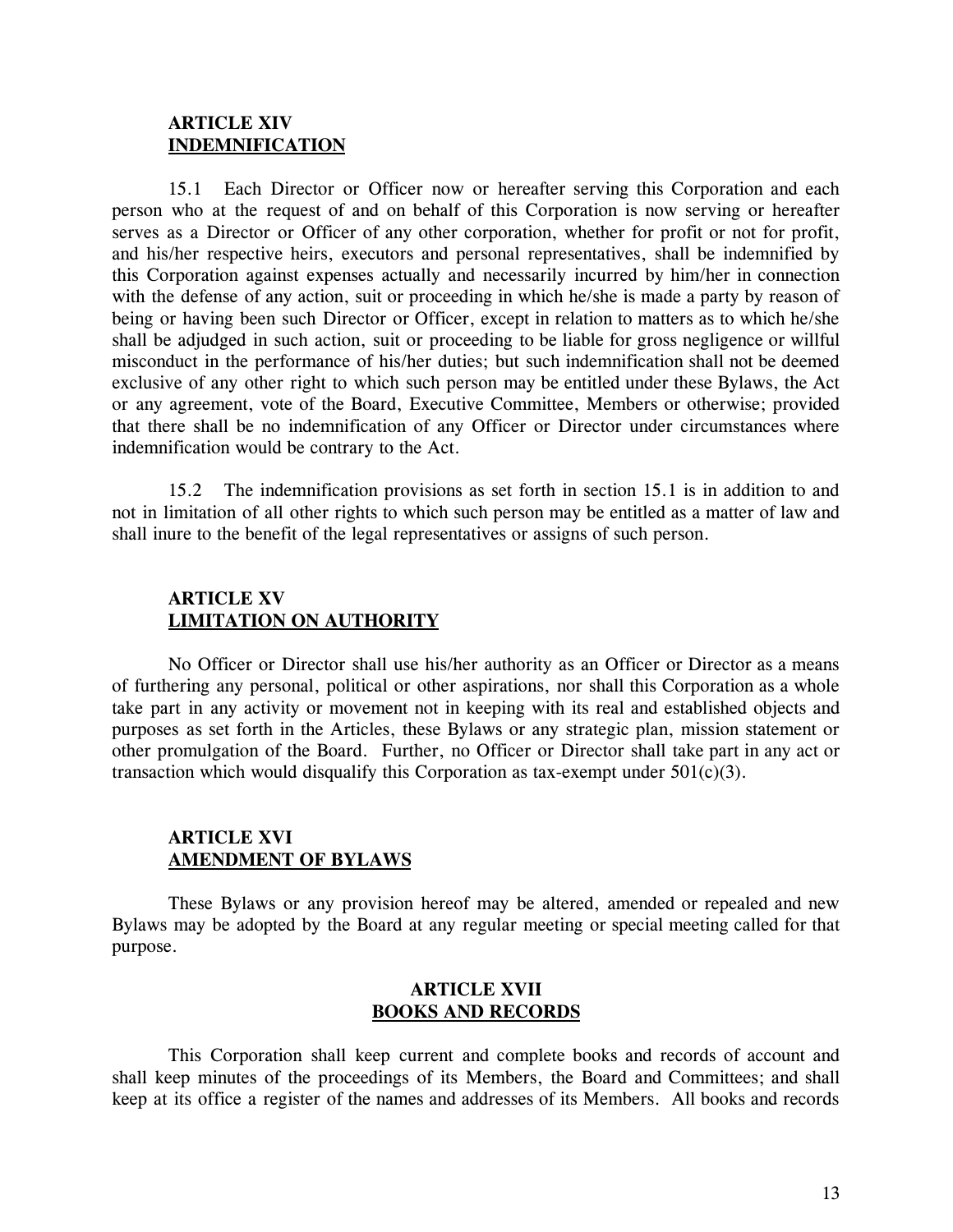of this Corporation may be inspected by any Member whose dues are not in arrears, or his/her agent or attorney, for any proper purpose at any reasonable time and at his/her expense.